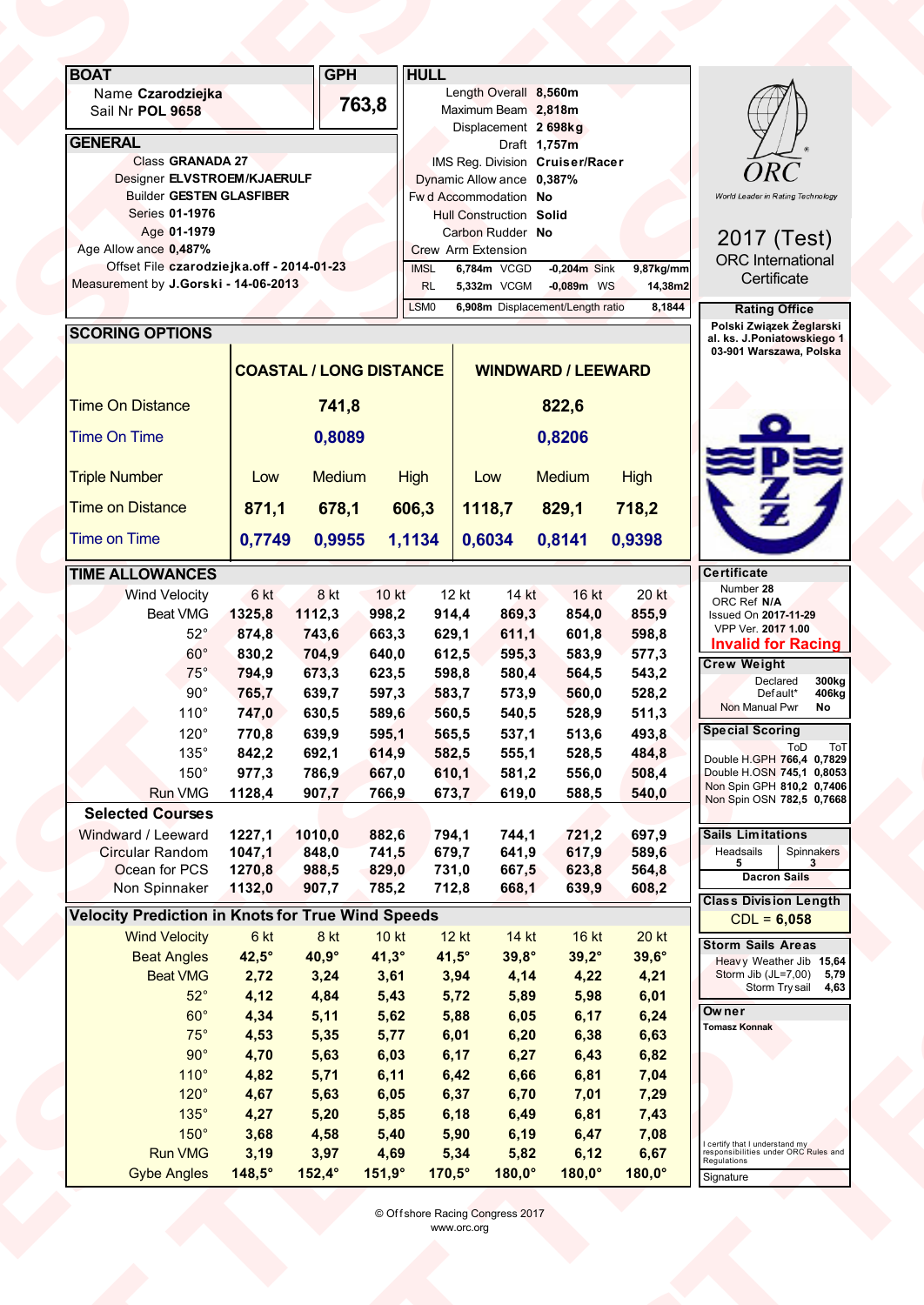| 2017<br>Articulated Bowsprit No<br>Maximum beam station from stem<br>5,250<br>RM Measured<br>40,4kg·m<br>MW 0,155<br>P 9,516<br>E 2,780 MDT1<br>0,106<br><b>IMS Measurement</b><br>J 3,330 MDL1<br>GO 0,217<br>IG 10,563<br>0,155<br>33,9kg·m<br><b>RM</b> Default<br>Certificate<br>SFJ 0,670 MDT2 0,106<br>BD 0,120<br>ISP 10,613<br>Limit of positive stability / Stab.Index<br>124,7°/122,7<br>BAS 0,973<br>SPL 3,300<br>MWT 63,30<br>MDL2<br>0,155<br>Freeboard at mast at 4,000<br>0,962<br>Certificate<br>FSP 0,000<br>TPS 0,000<br>TL 0,000<br>MCG 4,210<br>Number 28<br><b>MIZZEN RIG AND SAILS</b><br><b>PROPELLER</b><br>ORC Ref N/A<br>PRD 0,354<br>Installation Strut<br>Issued On 2017-11-29<br>PBW 0,013<br>Type Folding 2 blades<br>VPP Ver. 2017 1.00<br>Twin Screw No<br>PIPA 0,0018<br>N/A<br><b>Invalid for Racing</b><br>ST1 0,060<br>ST2 0,195<br>ST3 0,195<br>ST4 0,059<br>ST5 0,270<br>EDL 1,360<br><b>COMMENTS</b><br><b>MOVEABLE BALLAST</b><br>N/A |                 | <b>ORC</b><br>World Leader in Rating Technology | SG 1,0050<br><b>SFFP</b><br>FF 1,003<br>0,600<br>SAFP<br>FA 0,856<br>7,680<br>59,0<br>WD<br>5,950<br>PD2 124,0<br>GSA<br>15,9<br>PD3 184,0<br>RSA 10751,<br>PD4 244,0<br>PLM 2115,0<br>4,852 / 5,008 | <b>INCLINING TEST AND FREEBOARDS</b><br><b>Inclining Test Current Inclining</b><br>Flotation date 08-06-2013<br>1,002<br>FFM<br>0,842<br><b>FAM</b><br>PD <sub>1</sub><br>W <sub>1</sub><br>11,2<br>W <sub>2</sub><br>22,4<br>W <sub>3</sub><br>33,6<br>W <sub>4</sub><br>44,8<br>LCF from stem on CL / on sheer | Data in meters/kilograms<br>Spreaders 1<br>Runners 0<br>Jumper Struts None<br>Jib Furler No<br>Main Furler No<br>Without Backstay No | Sail Nr POL 9658<br>Inner Stay None Fitted | <b>BOAT</b><br>Name Czarodziejka<br>File czarodziejka_test6<br><b>RIG</b><br>Forestay Tension Aft<br>Carbon Mast No<br>Taper Hollows No<br>Fiber Rigging No<br>Lenticular Rigging No |
|-------------------------------------------------------------------------------------------------------------------------------------------------------------------------------------------------------------------------------------------------------------------------------------------------------------------------------------------------------------------------------------------------------------------------------------------------------------------------------------------------------------------------------------------------------------------------------------------------------------------------------------------------------------------------------------------------------------------------------------------------------------------------------------------------------------------------------------------------------------------------------------------------------------------------------------------------------------------------------|-----------------|-------------------------------------------------|------------------------------------------------------------------------------------------------------------------------------------------------------------------------------------------------------|------------------------------------------------------------------------------------------------------------------------------------------------------------------------------------------------------------------------------------------------------------------------------------------------------------------|--------------------------------------------------------------------------------------------------------------------------------------|--------------------------------------------|--------------------------------------------------------------------------------------------------------------------------------------------------------------------------------------|
|                                                                                                                                                                                                                                                                                                                                                                                                                                                                                                                                                                                                                                                                                                                                                                                                                                                                                                                                                                               |                 |                                                 |                                                                                                                                                                                                      |                                                                                                                                                                                                                                                                                                                  |                                                                                                                                      |                                            |                                                                                                                                                                                      |
| <b>CENTERBOARD</b><br>N/A<br><b>SAILS (Maximum Areas)</b><br>Mainsail<br>MHB MUW MTW MHW MQW<br>Area Area (r) Formula<br>$15,27$ P/8 $\cdot$ (E + 2 MQW+ 2 MHW + 1.5 MTW + MUW + 0.5 MHB)<br>$0,130$ $0,54$<br>0,97<br>1,68<br>2,25<br>15,11                                                                                                                                                                                                                                                                                                                                                                                                                                                                                                                                                                                                                                                                                                                                  | <b>PEW</b><br>Z |                                                 |                                                                                                                                                                                                      |                                                                                                                                                                                                                                                                                                                  |                                                                                                                                      |                                            |                                                                                                                                                                                      |
| SLU SLE<br>SL<br><b>SHW</b><br>SFL<br><b>Symmetric</b><br>10,68 10,68 10,68 6,77 5,41<br>57,83<br>$SL \cdot (SFL + 4-SHW) / 6$<br>Asymmetric<br>Not Available<br><b>HEADSAILS</b><br>Area = $0.1125$ ·HLU · $(1.445$ ·HLP + $2$ ·HQW + $2$ ·HHW + $1.5$ ·HTW + HUW + $0.5$ ·HHB)<br><b>HHB HUW HTW HHW HQW HLP HLU Area Btn Fly Meas.Date Material Comment</b><br>0,05 0,42 0,81 1,63 2,48 3,38 10,57 17,56 21-11-2017 Polyest genua 2<br>0,05 0,40 0,78 1,64 2,62 3,66 8,54 14,80 04-02-2015 Dacron fok<br>0,03 0,28 0,56 1,20                                                                                                                                                                                                                                                                                                                                                                                                                                               |                 |                                                 |                                                                                                                                                                                                      |                                                                                                                                                                                                                                                                                                                  |                                                                                                                                      |                                            |                                                                                                                                                                                      |